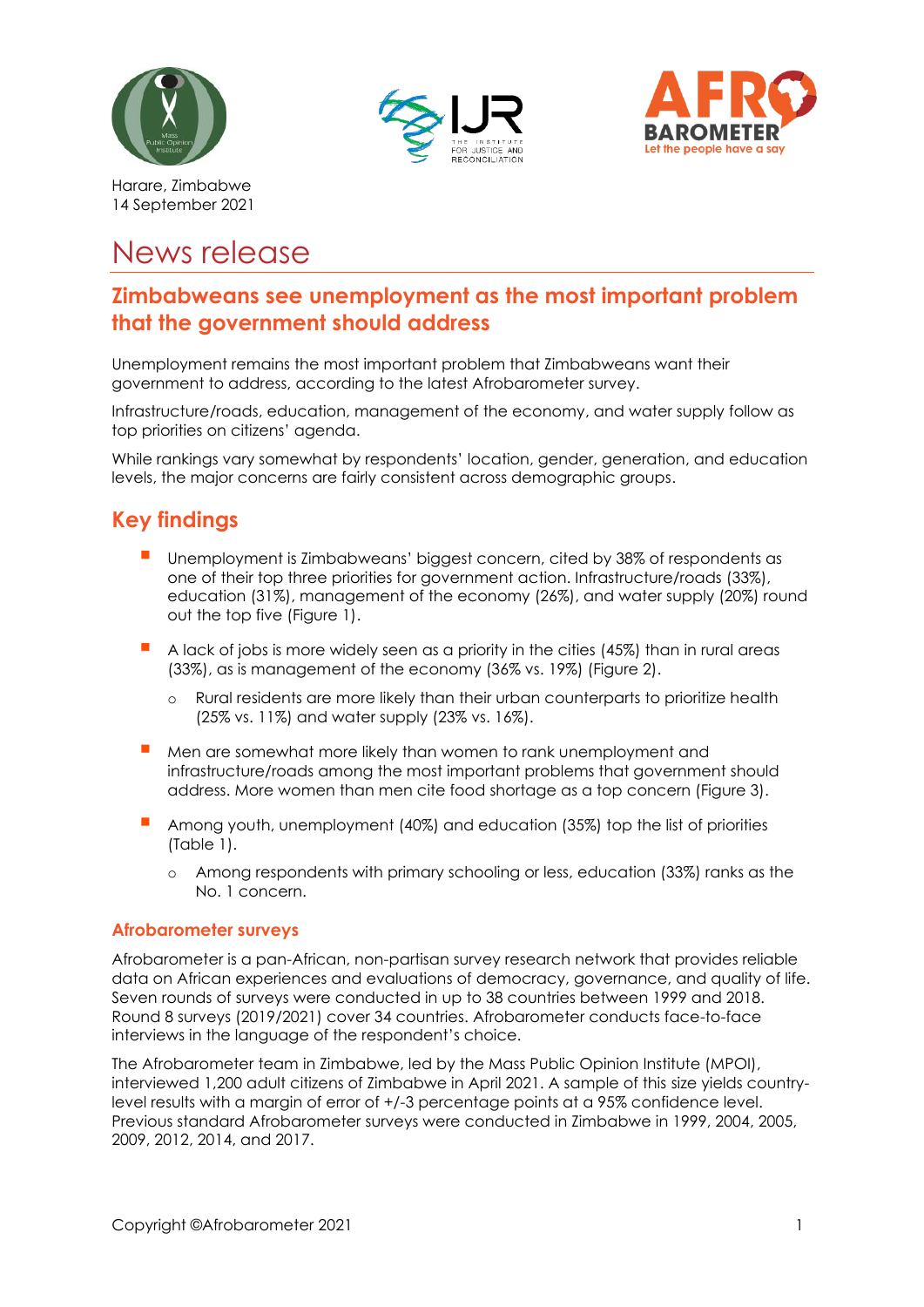

## **Charts**

## **Figure 1 : Most important problems the government should address** | Zimbabwe | 2021



*Respondents were asked: In your opinion, what are the most important problems facing this country that government should address? (Up to three responses per person; figure shows % of respondents who cite each problem among their three priorities)*

#### **Figure 2: Most important problems the government should address** | by rural-urban location | Zimbabwe| 2021



*Respondents were asked: In your opinion, what are the most important problems facing this country that government should address? (Up to three responses per person; figure shows % of respondents who cite each problem among their three priorities)*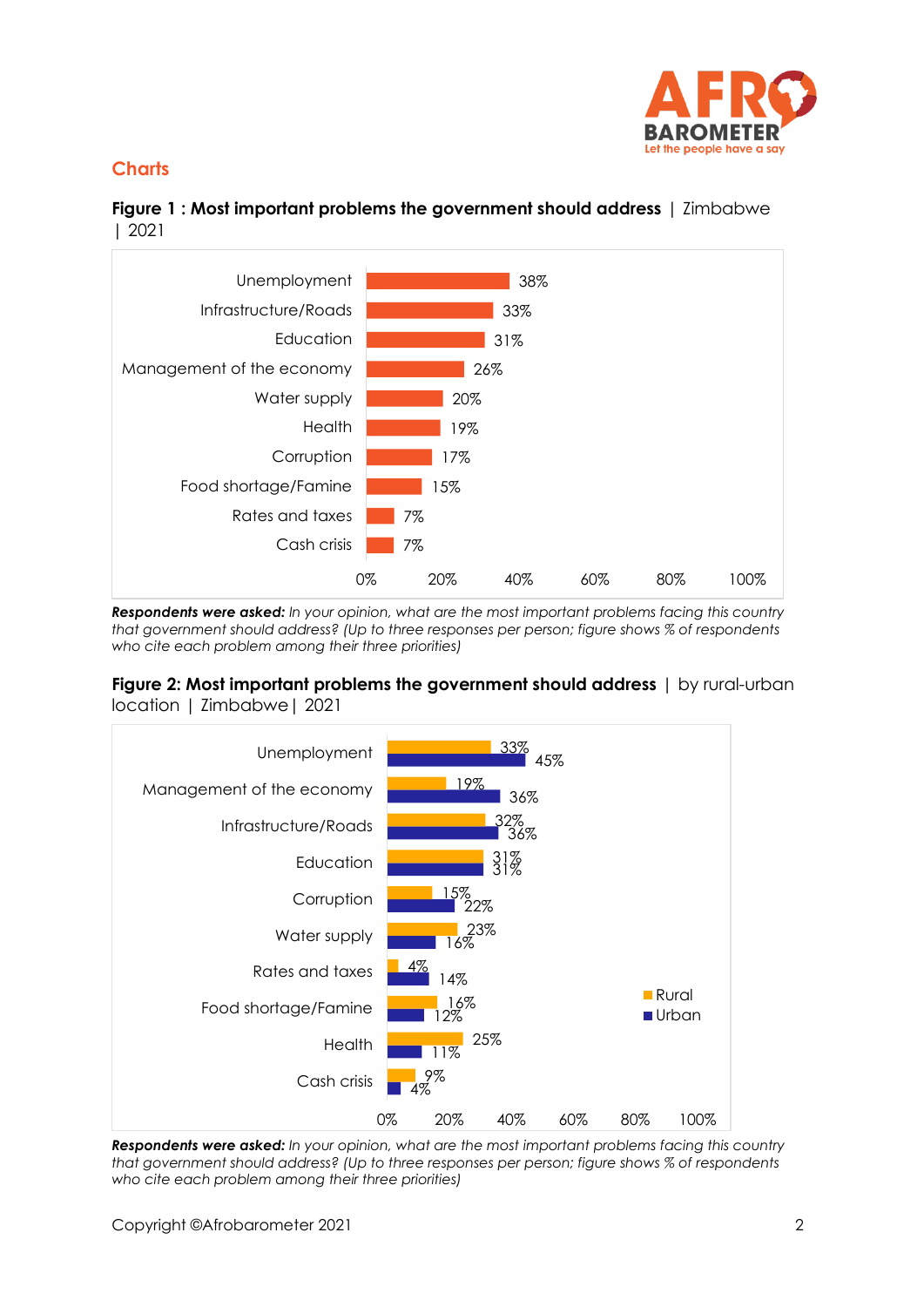

#### **Figure 3: Most important problems the government should address** I by gender | Zimbabwe | 2021



*Respondents were asked: In your opinion, what are the most important problems facing this country that government should address? (Up to three responses per person; figure shows % of respondents who cite each problem among their three priorities)*

**Table 1: Most important problems that the government should address** | by age and education | Zimbabwe | 2021

|                       | Age            |                |                | <b>Education</b>   |                  |                    |
|-----------------------|----------------|----------------|----------------|--------------------|------------------|--------------------|
|                       | 18-35<br>vears | 36-55<br>vears | $56+$<br>vears | Primary<br>or less | <b>Secondary</b> | Post-<br>secondary |
| Unemployment          | 40%            | 36%            | 32%            | 31%                | 39%              | 44%                |
| Education             | 35%            | 22%            | 25%            | 33%                | 34%              | 16%                |
| Infrastructure/Roads  | 33%            | 28%            | 38%            | 32%                | 36%              | 26%                |
| Management of economy | 28%            | 37%            | 16%            | 18%                | 25%              | 40%                |
| Corruption            | 23%            | 18%            | 8%             | 7%                 | 17%              | 36%                |
| Water supply          | 21%            | 17%            | 22%            | 24%                | 21%              | 10%                |
| Health                | 17%            | 17%            | 26%            | 20%                | 20%              | 15%                |

*Respondents were asked: In your opinion, what are the most important problems facing this country that government should address? (Up to three responses per person) Key* 

*Red = Most frequently cited problem*

*Green = 2nd-most-frequently cited problem*

*Blue = 3rd-most-frequently cited problem*